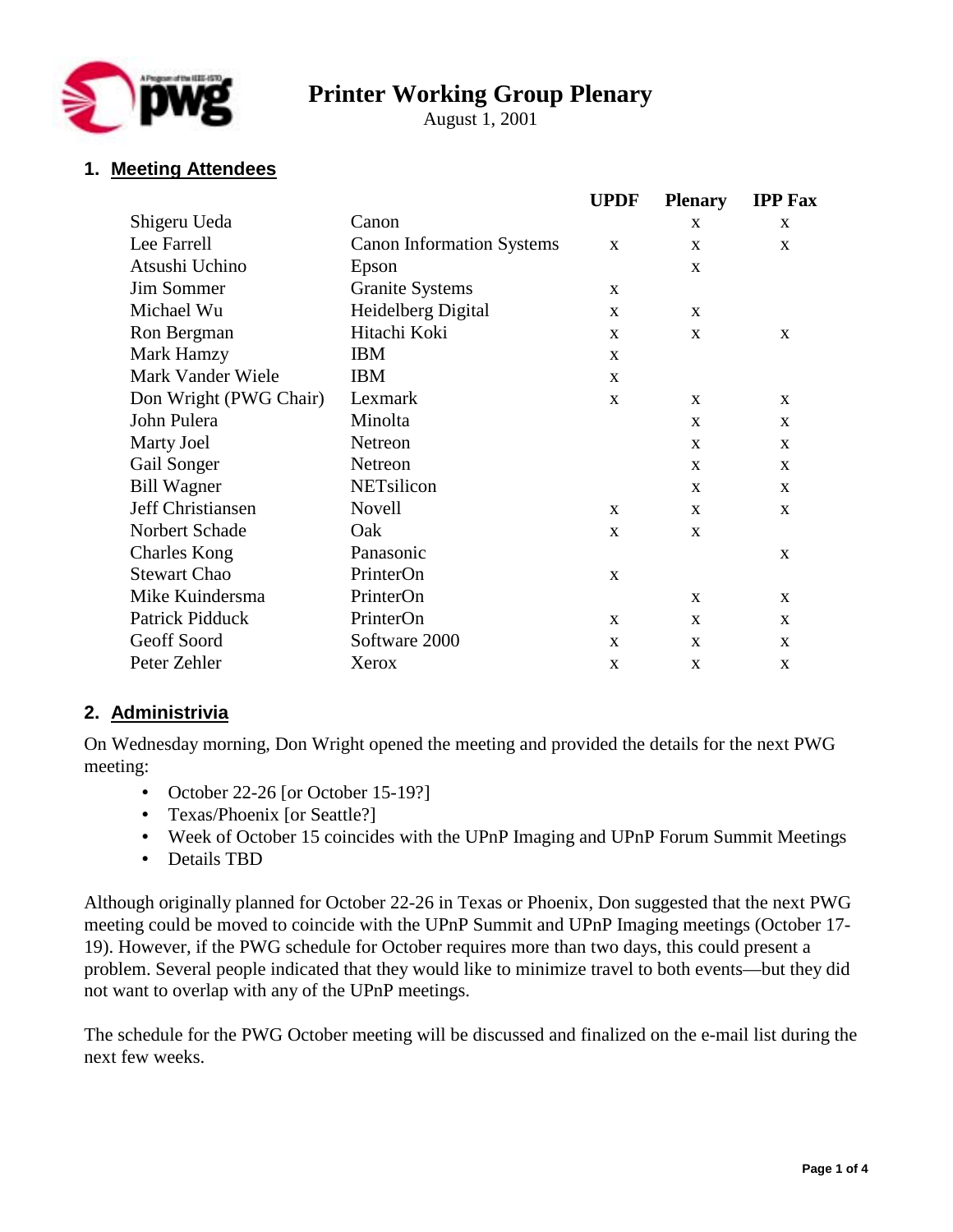Don noted that the October meeting is the last meeting currently planned for 2001. He presented a proposed meeting schedule for 2002, suggesting that it should be discussed further on the e-mail list:

- Jan Hawaii
- Mar Texas
- May Washington, D.C. or Boston, MA
- Jul Europe [location convenient to European PWG members]
- Sep Florida
- Nov Los Angeles

Don said that the above schedule has been limited to only six meetings to reduce total travel during the year. [A few people expressed their hopes that the economy—and travel budgets—will improve in the future.] It was suggested that if there is too much objection to a meeting being held in Europe, another site could be considered. One individual pointed out that if reservations are made sufficiently in advance, flight costs to Europe are significantly less.

## **3. Status Reports**

Each of the Project Chairs (or appointed spokesperson) provided a brief status of the individual PWG projects.

### **3.1 Internet Printing Project (IPP)**

Many issues have recently been discussed on the IPP e-mail list reflector. Several updated Internet-Drafts have been submitted to the IETF.

### **3.2 IPP Fax**

John Pulera said that he expects many of the remaining issues to be resolved soon, followed by a Last Call of the IPP Fax documents.

### **3.3 UPDF**

Norbert Schade said that the group discussed overall strategy for UPDF and completing Level 1 of the specification. The group also discussed methods and issues regarding the support of raster graphics and color. IBM has indicated that they are willing to take a lead position on generating sample code for UPDF support. A draft agreement for sharing source code is expected in the next few weeks.

### **3.4 MIBs**

55 issues were generated relative to the Printer MIB document. A new version has been created and submitted to the IETF. Ron Bergman reported that the items have been addressed and he hopes that the Printer MIB might reach a conclusion "relatively soon."

### **3.5 Media Sizes**

An updated version of the Media document will be issued soon to include a correction on units for media from China. Ron Bergman thinks that this updated version should be ready for Last Call.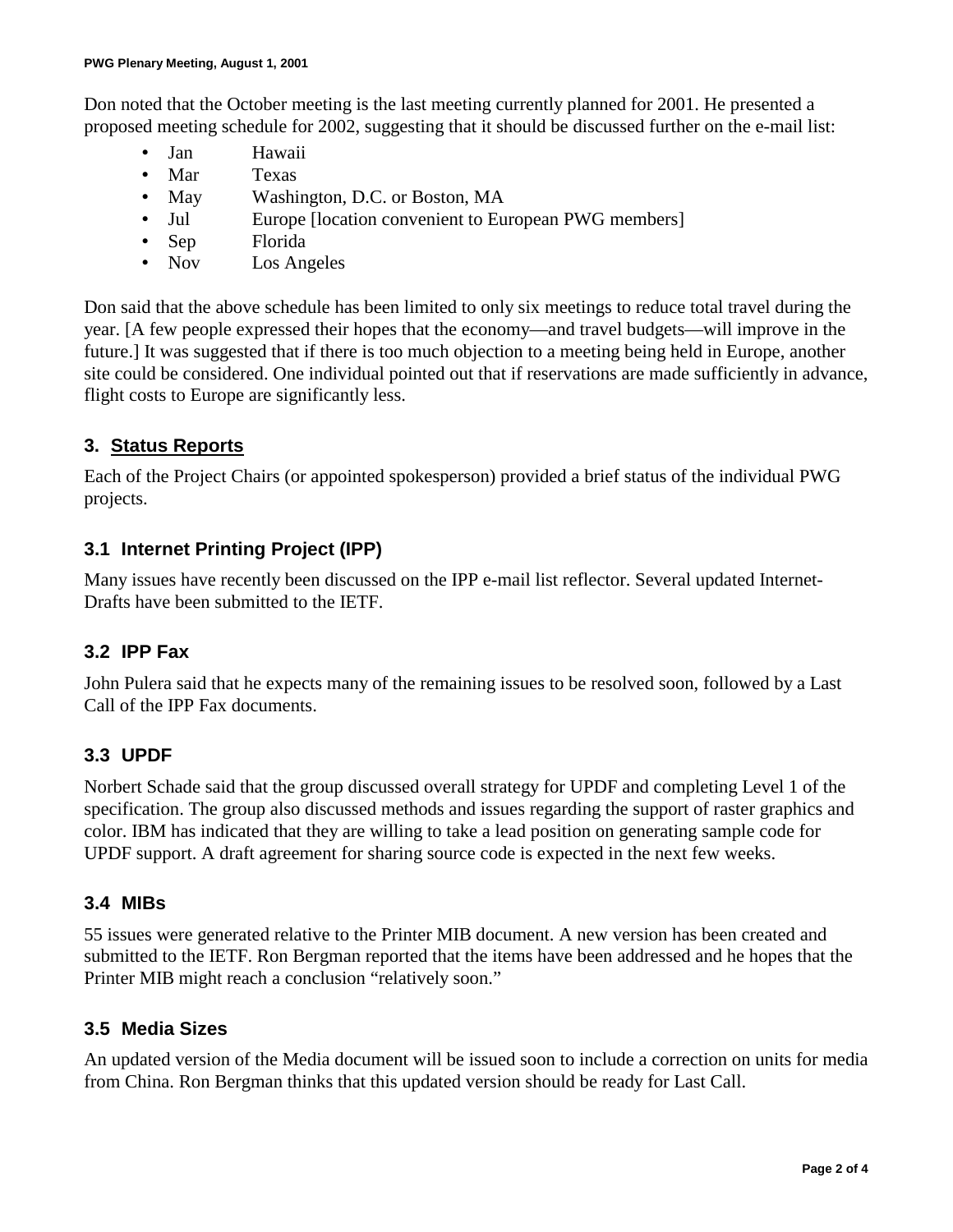### **4. Election of Officers**

Don noted that it is time for the election of new PWG Officers. The election process and all nominations will be announced via e-mail soon. Don explained that the term of office is two years, beginning September 1 of odd years. Each of the candidates must be a representative of a PWG member organization.

He provided a brief overview of the Officer responsibilities:

Chair

- \* Creation of Working Groups, appointment of initial WG Chair
- \* Meeting planning in coordination with the ISTO
- \* Setting Plenary agenda and chairing the Plenary meetings
- \* Mentoring and guiding WG Chairs
- \* Maintenance of Chair's part of PWG web site (or delegates)

Vice Chair

\* Acts in the absence of the PWG Chair

Secretary

\* Maintain records of meetings

#### **5. Proposed New Projects for PWG**

Two new Projects have been proposed for future PWG activity. Further discussion on the e-mail list is encouraged.

### **5.1 Printer Discovery Project**

Pete Zehler has proposed a new project to codify the use of service advertisement for printing. He notes that a number of alternative technologies exist today—such as SLP, LDAP, JNDI and SSDP.

Although a template has been defined for SLP and a schema for LDAP, the mapping between them has not yet been standardized. He believes that the PWG should establish recommendations on how printers make use of all the advertisement technologies to insure interoperability in heterogeneous environments.

Another issue to address is how many print channels a printer should advertise and what the exact mechanism should be to make the associated channels of the printer visible. Some solutions may require the ability to identify multiple advertisements of a printer service as belonging to the same device.

### **5.2 Media Features Project**

Tom Hastings has proposed that an additional Media Features project should be established for expanding the media characteristics currently defined. He has identified two primary goals for the project:

- Generate a single semantic description of each of the attributes of the media
- Develop four standard representations/encodings/bindings:
	- XML